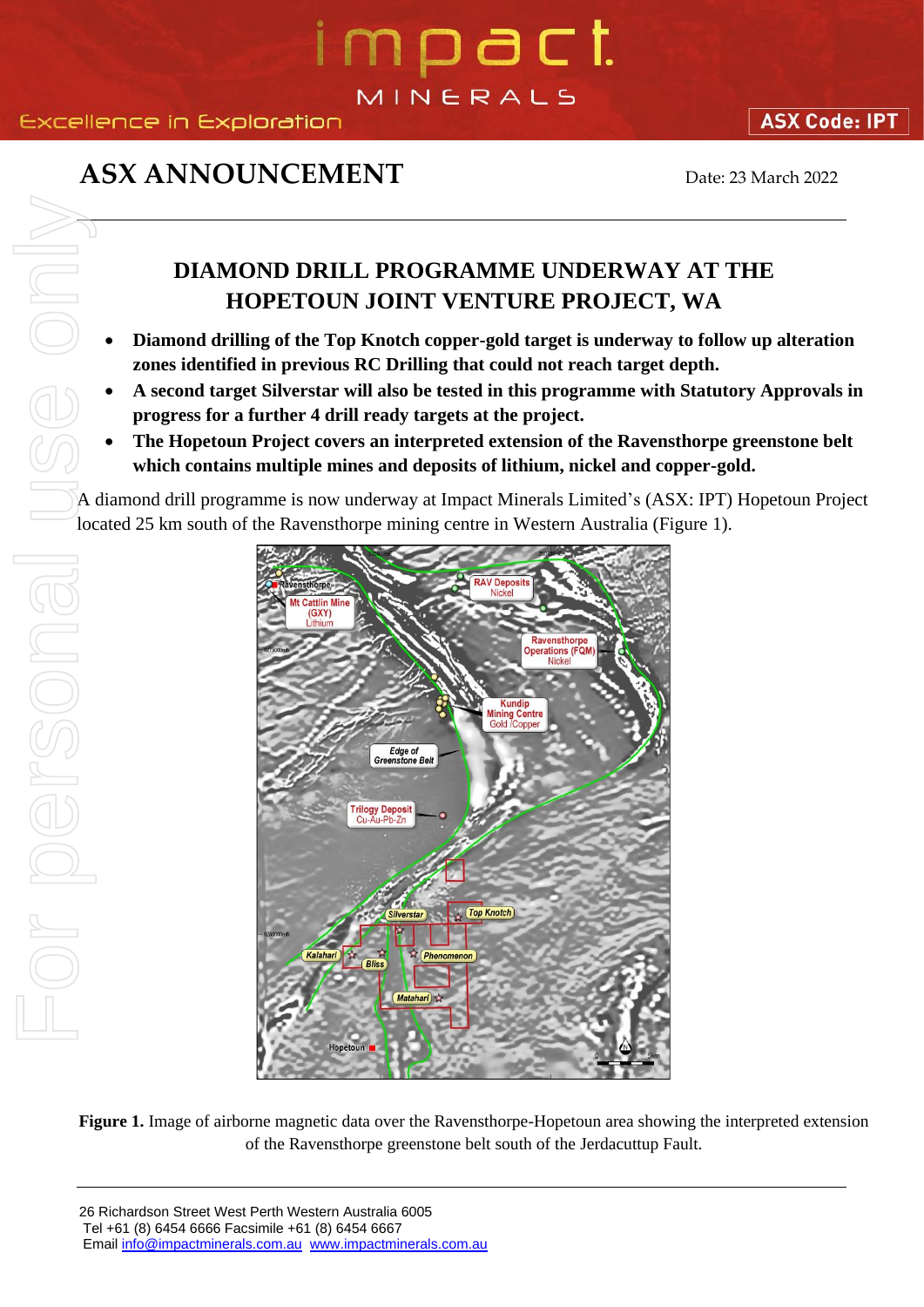The drill programme will further test the Top Knotch copper-gold target where a previous reverse circulation (RC) drill programme intersected four metres of modest pyrite at the very end of the deepest drill hole, and within a zone of extensive potassic alteration with variable low-level copper that is at least 75 metres thick (Figure 2).



**Figure 2.** Cross section from the Top Knotch Prospect showing the soil geochemistry responses and highlighting the sub-horizontal zones of alteration and copper which are increasing in intensity down hole. The location of the diamond drill hole is also shown.

The alteration minerals (K-feldspar and biotite), copper values (up to 250 ppm as measured with a handheld XRF instrument) and sulphide intensity all increase down hole and are open at depth and along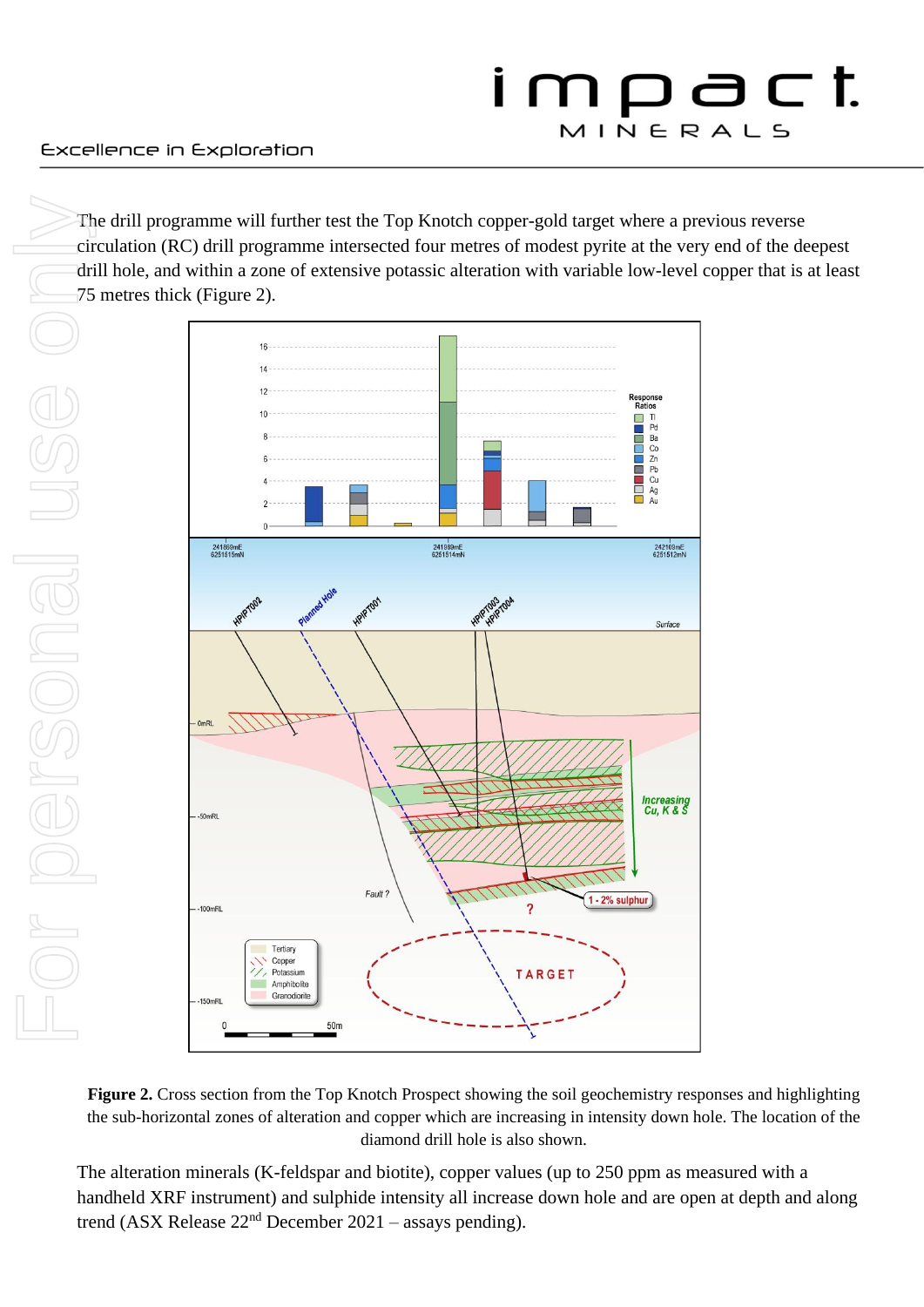The target could not be tested further because of extremely difficult drilling conditions for the RC drill rig in the transported overburden (Figure 2 and ASX Release 22<sup>nd</sup> December 2021). It is anticipated that the diamond drill rig will be able to penetrate this cover sequence.

The Top Knotch target was identified in proprietary geophysical data and ionic leach soil geochemistry data by Impact's joint venture partner. The ionic leach soil geochemistry data highlights a weak to modest copper-gold-silver anomaly with stronger responses in the pathfinder elements cobalt-barium-thallium (see Figure 2 and JORC Table for further information).

### **ABOUT THE HOPETOUN JOINT VENTURE PROJECT**

The Hopetoun project is one of four recently announced joint venture projects where Impact is earning an 80% interest (Figure 3 and ASX Release  $8<sup>th</sup>$  December 2021).

The project contains six drill ready targets of which two, Top Knotch and Silverstar, are fully permitted for drill testing (Figure 1). Silverstar will also be tested in this drill programme with statutory approvals being sought for the other targets, likely to be drilled later in the year.



**Figure 3.** Location of Impact's projects in Western Australia.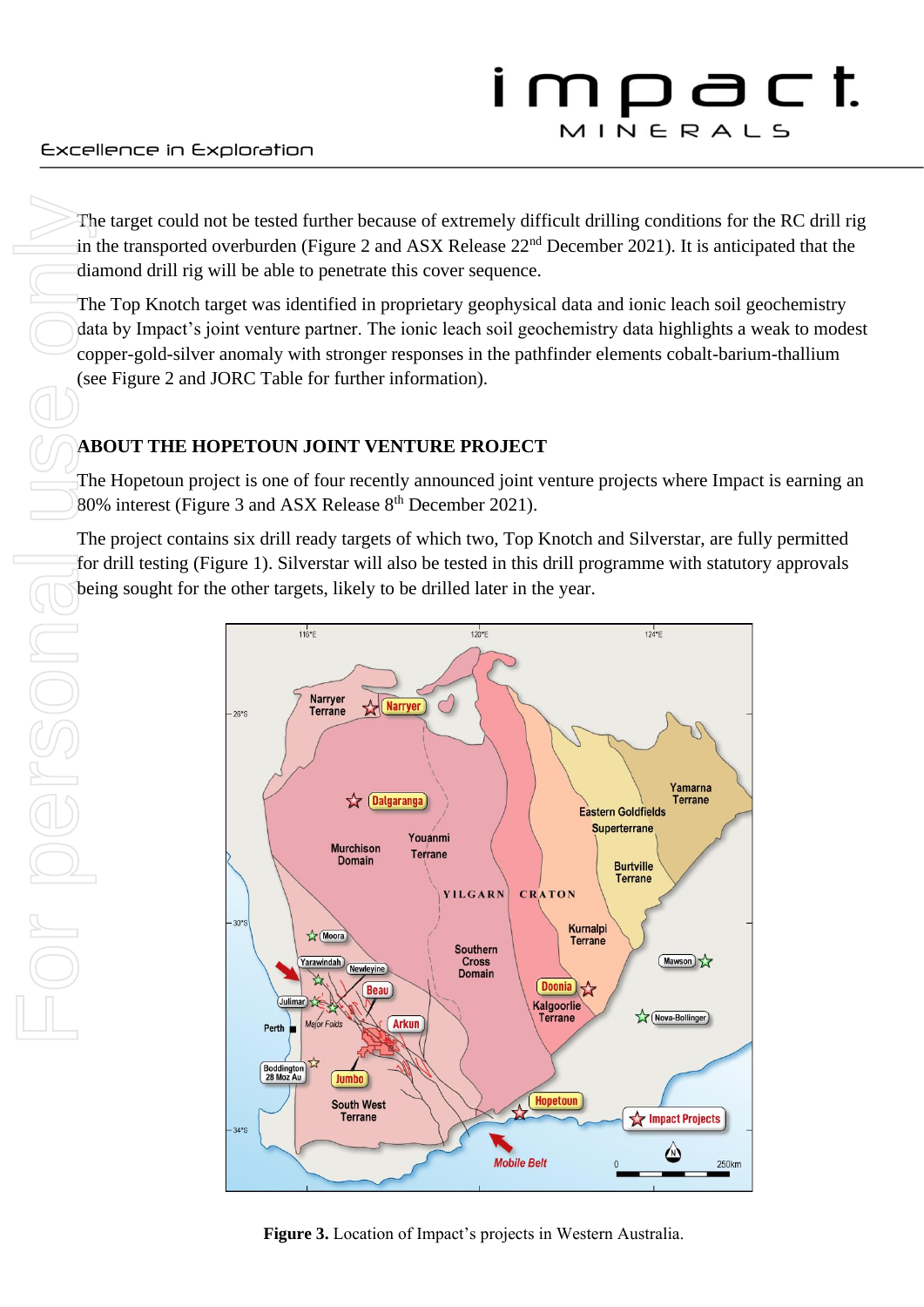The Hopetoun area has received very little exploration because of a perception that much of the area is underlain by mundane Proterozoic gneisses. In addition also there is extensive younger cover which has hindered previous explorers.

However a review of the regional airborne magnetic data over the area suggests that much of the gneiss terrane may comprise a reworked Archaean granite-greenstone terrane as shown in Figure 1.

Indeed the area may be an extension of the Ravensthorpe greenstone belt to the north which contains numerous mines and deposits of lithium (Mt Cattlin mine, Galaxy Resources Ltd, ASX:GXY), nickel sulphide (the dormant RAV 8 mine and associated deposits), copper-gold (including the Kundip historic mining centre where recent exploration has returned exceptional copper-gold results, Medallion Metals Ltd, ASX:MM8), zinc-lead-copper (Trilogy deposit ASX:MM8) as well as nickel laterite (First Quantum Minerals TSX:FM) (Figure 1). The Hopetoun area has received very little exploration diffused previous explorers.<br> **based on the form and a** information in the form and a information of the regional airborne magnetic lence and context of the form and c

The drill ready targets identified at Hopetoun include targets for nickel-copper-gold-silver and lithium.

### **COMPLIANCE STATEMENT**

This report contains new Exploration Results for seven soil geochemistry samples.

#### **Dr Mike Jones** Managing Director

*The review of exploration activities and results contained in this report is based on information compiled by Dr Mike Jones, a Member of the Australian Institute of Geoscientists. He is a director of the company and works for Impact Minerals Limited. He has sufficient experience which is relevant to the style of mineralisation and types of deposits under consideration and to the activity which he is undertaking to qualify as a Competent Person as defined in the 2012 edition of the Australasian Code for Reporting of Exploration Results, Mineral Resources and Ore Reserves (the JORC Code). Mike Jones has consented to the inclusion in the report of the matters*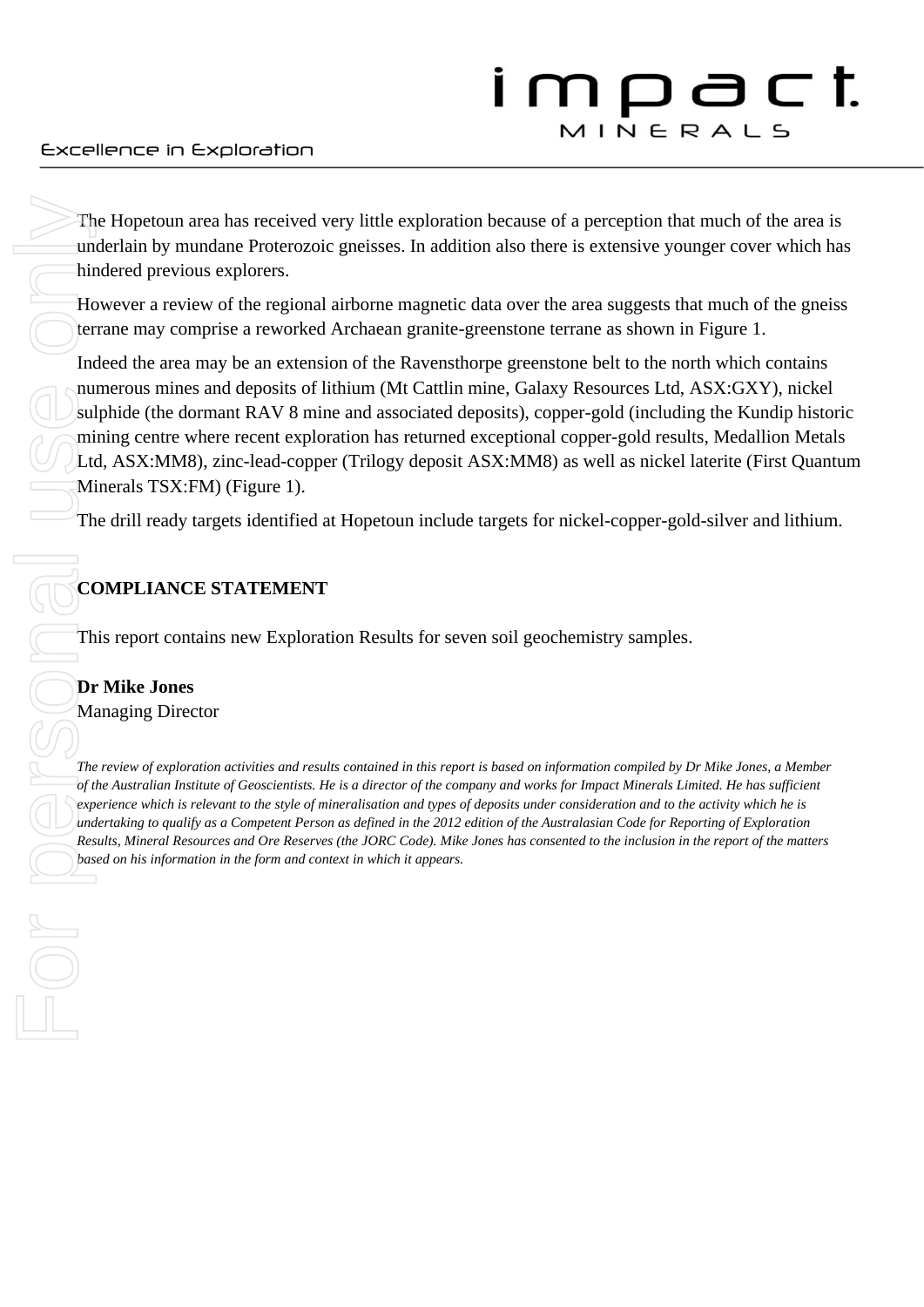#### **APPENDIX 1 - SECTION 1 SAMPLING TECHNIQUES AND DATA**

| <b>Criteria</b>            | <b>JORC Code explanation</b>                                                                                                                                                                                                                                                                                                                                                                                                                                                                                                                                                                | Commentary                                                                                                                                                                                                                                                                                                                                                                                                                                                                                                                                                                                       |
|----------------------------|---------------------------------------------------------------------------------------------------------------------------------------------------------------------------------------------------------------------------------------------------------------------------------------------------------------------------------------------------------------------------------------------------------------------------------------------------------------------------------------------------------------------------------------------------------------------------------------------|--------------------------------------------------------------------------------------------------------------------------------------------------------------------------------------------------------------------------------------------------------------------------------------------------------------------------------------------------------------------------------------------------------------------------------------------------------------------------------------------------------------------------------------------------------------------------------------------------|
| <b>Sampling techniques</b> | Nature and quality of sampling (e.g. cut channels, random chips, or specific<br>specialised industry standard measurement tools appropriate to the<br>minerals under investigation, such as down hole gamma sondes, or<br>handheld XRF instruments, etc). These examples should not be taken as<br>limiting the broad meaning of sampling.                                                                                                                                                                                                                                                  | Soil samples of a weight of about 250 grams were taken from a depth of about 15-20 cm below surface.<br>They were sieved on site to -2 mm and placed in plastic snap seal bags for transport to the laboratory.                                                                                                                                                                                                                                                                                                                                                                                  |
|                            |                                                                                                                                                                                                                                                                                                                                                                                                                                                                                                                                                                                             | The ionic leach method is predicated on a model whereby mobile metal ions migrate to surface via capilla<br>action and evapo-transpiration and therefore have the ability to migrate through transported cover provided<br>it has been in place for some time (>1 million years).                                                                                                                                                                                                                                                                                                                |
|                            | Include reference to measures taken to ensure sample representivity and<br>the appropriate calibration of any measurement tools or systems used                                                                                                                                                                                                                                                                                                                                                                                                                                             | The soil samples were taken on 50 to 100 metre spacings along gazetted roads and tracks across various<br>targets. Enough samples were taken to establish the background values of the metals and elements that<br>can be used to determine levels of anomalism. The background values were estimated as the mean of<br>the lowest Quartile of data. This value was then divided back into the assay result to give a "times<br>background" value or so-called Response Ration. It is a straight forward method of determining relative<br>levels of anomalism for multiple metals and elements. |
|                            | Aspects of the determination of mineralisation that are Material to the<br>Public Report. In cases where 'industry standard' work has been done this<br>would be relatively simple (e.g. 'reverse circulation drilling was used to<br>obtain 1 m samples from which 3 kg was pulverised to produce a 30 g<br>charge for fire assay'). In other cases more explanation may be required,<br>such as where there is coarse gold that has inherent sampling problems.<br>Unusual commodities or mineralisation types (e.g. submarine nodules)<br>may warrant disclosure of detailed information | The soil samples were taken using industry standard procedures.                                                                                                                                                                                                                                                                                                                                                                                                                                                                                                                                  |
| <b>Drilling techniques</b> | Drill type (e.g. core, reverse circulation, open-hole hammer, rotary air<br>blast, auger, Bangka, sonic, etc) and details (e.g. core diameter, triple or<br>standard tube, depth of diamond tails, face-sampling bit or other type,<br>whether core is oriented and if so, by what method, etc).                                                                                                                                                                                                                                                                                            | N/A                                                                                                                                                                                                                                                                                                                                                                                                                                                                                                                                                                                              |
| Drill sample recovery      | Method of recording and assessing core and chip sample recoveries and<br>results assessed                                                                                                                                                                                                                                                                                                                                                                                                                                                                                                   | N/A                                                                                                                                                                                                                                                                                                                                                                                                                                                                                                                                                                                              |
|                            | Measures taken to maximise sample recovery and ensure representative<br>nature of the samples                                                                                                                                                                                                                                                                                                                                                                                                                                                                                               | Standard field procedures for soil samples were used.                                                                                                                                                                                                                                                                                                                                                                                                                                                                                                                                            |
|                            | Whether a relationship exists between sample recovery and grade and<br>whether sample bias may have occurred due to preferential loss/gain of<br>fine/coarse material.                                                                                                                                                                                                                                                                                                                                                                                                                      | No sample bias has been established.                                                                                                                                                                                                                                                                                                                                                                                                                                                                                                                                                             |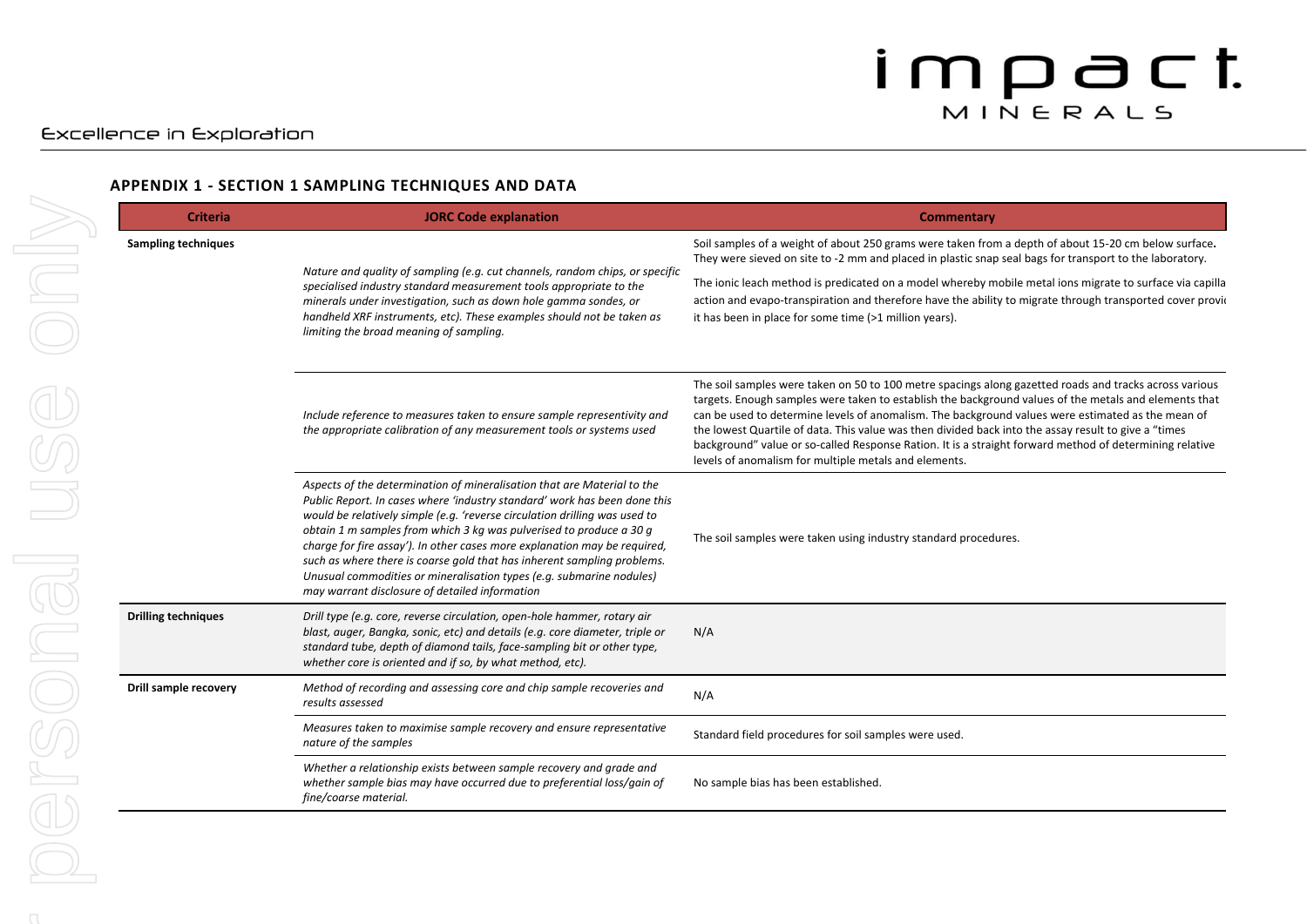### Excellence in Exploration

| <b>Criteria</b>                                   | <b>JORC Code explanation</b>                                                                                                                                                                                                              | Commentary                                                                                                                                                                                                                                                                                                                                     |
|---------------------------------------------------|-------------------------------------------------------------------------------------------------------------------------------------------------------------------------------------------------------------------------------------------|------------------------------------------------------------------------------------------------------------------------------------------------------------------------------------------------------------------------------------------------------------------------------------------------------------------------------------------------|
| Logging                                           | Whether core and chip samples have been geologically and geotechnically<br>logged to a level of detail to support appropriate Mineral Resource<br>estimation, mining studies and metallurgical studies.                                   | N/A                                                                                                                                                                                                                                                                                                                                            |
|                                                   | Whether logging is qualitative or quantitative in nature. Core (or costean,<br>channel, etc) photography.                                                                                                                                 | N/A                                                                                                                                                                                                                                                                                                                                            |
|                                                   | The total length and percentage of the relevant intersections logged                                                                                                                                                                      | N/A                                                                                                                                                                                                                                                                                                                                            |
| Sub-sampling techniques and<br>sample preparation | If core, whether cut or sawn and whether quarter, half or all core taken.                                                                                                                                                                 | N/A                                                                                                                                                                                                                                                                                                                                            |
|                                                   | If non-core, whether riffled, tube sampled, rotary split, etc and whether<br>sampled wet or dry.                                                                                                                                          | N/A                                                                                                                                                                                                                                                                                                                                            |
|                                                   | preparation technique.                                                                                                                                                                                                                    | For all sample types, the nature, quality and appropriateness of the sample The size and distribution of the soil samples is appropriate for regional exploration.                                                                                                                                                                             |
|                                                   | Quality control procedures adopted for all sub-sampling stages to<br>maximise representivity of samples.                                                                                                                                  | Laboratory QC procedures for soil samples involve the use of internal certified reference material as<br>assay standards, along with blanks, duplicates and replicates.                                                                                                                                                                        |
|                                                   | Measures taken to ensure that the sampling is representative of the in-situ<br>material collected, including for instance results for field duplicate/second-<br>half sampling.                                                           | No field duplicates were taken as this is not warranted at this early stage of exploration.                                                                                                                                                                                                                                                    |
|                                                   | Whether sample sizes are appropriate to the grain size of the material<br>being sampled.                                                                                                                                                  | Sample sizes are appropriate                                                                                                                                                                                                                                                                                                                   |
| Quality of assay data and<br>laboratory tests     | The nature, quality and appropriateness of the assaying and laboratory<br>procedures used and whether the technique is considered partial or total.                                                                                       | Samples were submitted to ALS Laboratories in Perth for analysis by the ionic leach method ME-MS23<br>with ICP-MS finish for 61 elements including: Ag, Au, Bi, Cd, Co, Cr, Cs, Cu, Li, Mo, Ni, Pb, Pd, Pt, Sn, Ta,<br>W, Zn. Sample preparation involved weighing out of 50 g of the soil sample and adding a fixed aliquot of<br>the digest. |
|                                                   | For geophysical tools, spectrometers, handheld XRF instruments, etc, the<br>parameters used in determining the analysis including instrument make<br>and model, reading times, calibrations factors applied and their derivation,<br>etc. | N/A                                                                                                                                                                                                                                                                                                                                            |
|                                                   | Nature of quality control procedures adopted (e.g. standards, blanks,<br>duplicates, external laboratory checks) and whether acceptable levels of<br>accuracy (i.e. lack of bias) and precision have been established.                    | Duplicate samples are not required at this early stage of exploration.                                                                                                                                                                                                                                                                         |
| Verification of sampling and<br>assaying          | The verification of significant intersections by either independent or<br>alternative company personnel.                                                                                                                                  | The results have not been verified by independent or alternative companies. This is not required at this<br>stage of exploration.                                                                                                                                                                                                              |
|                                                   | The use of twinned holes.                                                                                                                                                                                                                 | N/A                                                                                                                                                                                                                                                                                                                                            |
|                                                   |                                                                                                                                                                                                                                           |                                                                                                                                                                                                                                                                                                                                                |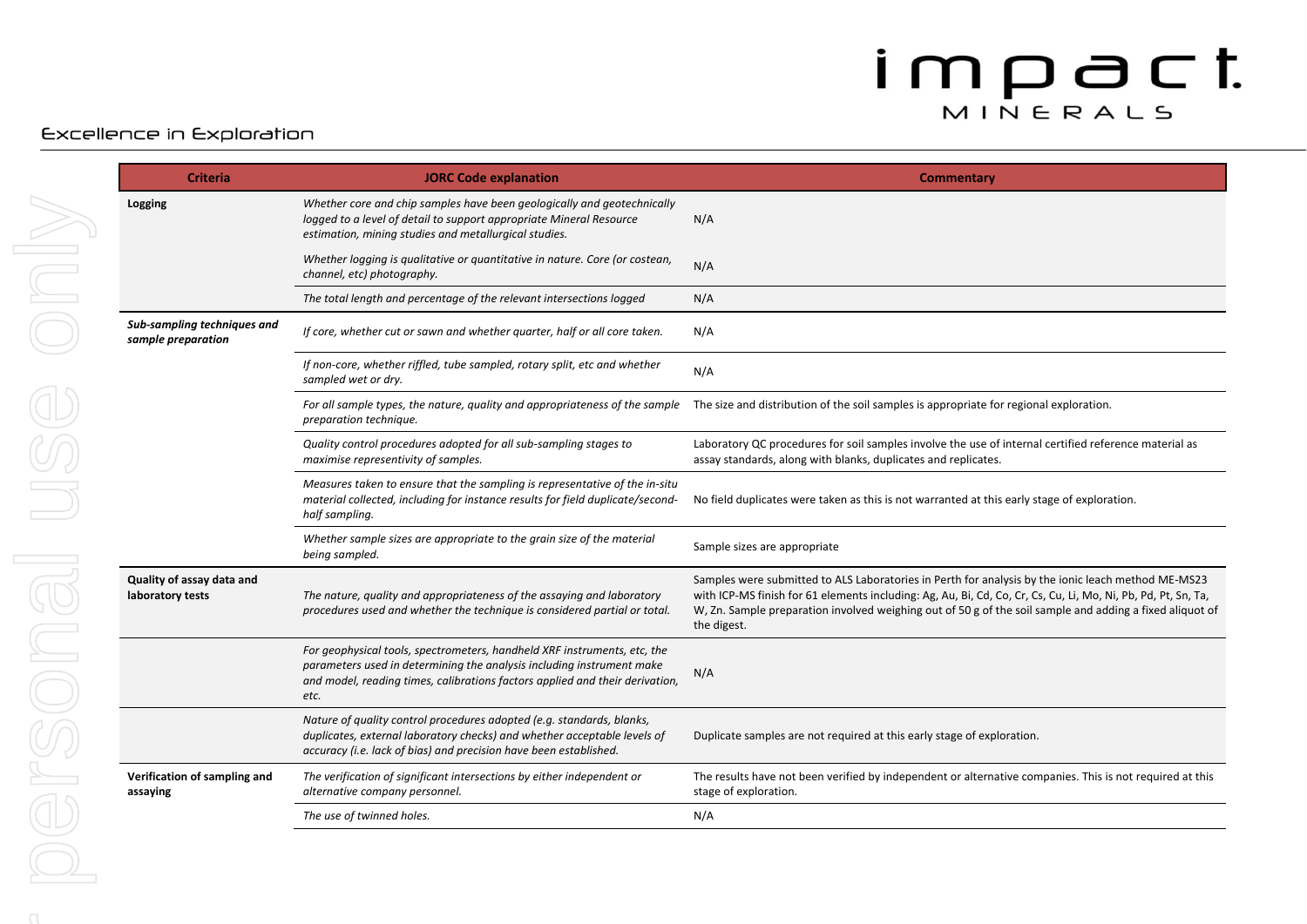#### Excellence in Exploration

| <b>Criteria</b>                                            | <b>JORC Code explanation</b>                                                                                                                                                                                                          | Commentary                                                                                                          |
|------------------------------------------------------------|---------------------------------------------------------------------------------------------------------------------------------------------------------------------------------------------------------------------------------------|---------------------------------------------------------------------------------------------------------------------|
|                                                            | Documentation of primary data, data entry procedures, data verification,<br>data storage (physical and electronic) protocols.                                                                                                         | Primary assay data has been entered into standard Excel templates for plotting in QGIS and IOGAS.                   |
|                                                            | Discuss any adjustment to assay data.                                                                                                                                                                                                 | There are no adjustments to the assay data.                                                                         |
| Location of data points                                    | Accuracy and quality of surveys used to locate drill holes (collar and down-<br>hole surveys), trenches, mine workings and other locations used in Mineral<br>Resource estimation.                                                    | Sample locations were located by handheld GPS.                                                                      |
|                                                            | Specification of the grid system used.                                                                                                                                                                                                | The grid system for Hopetoun is MGA GDA94, Zone 50.                                                                 |
|                                                            | Quality and adequacy of topographic control.                                                                                                                                                                                          | N/A                                                                                                                 |
| Data spacing and distribution                              | Data spacing for reporting of Exploration Results.                                                                                                                                                                                    | The samples were taken at 50 to 100 metre spacings along the traverses.                                             |
|                                                            | Whether the data spacing and distribution is sufficient to establish the<br>degree of geological and grade continuity appropriate for the Mineral<br>Resource and Ore Reserve estimation procedure(s) and classifications<br>applied. | N/A                                                                                                                 |
|                                                            | Whether sample compositing has been applied.                                                                                                                                                                                          | N/A                                                                                                                 |
| Orientation of data in relation<br>to geological structure | Whether the orientation of sampling achieves unbiased sampling of<br>possible structures and the extent to which this is known, considering the<br>deposit type.                                                                      | Not relevant to soil results.                                                                                       |
|                                                            | If the relationship between the drilling orientation and the orientation of<br>key mineralised structures is considered to have introduced a sampling<br>bias, this should be assessed and reported if material.                      | Not relevant to soil results.                                                                                       |
| Sample security                                            | The measures taken to ensure sample security.                                                                                                                                                                                         | Samples were taken by Impact's joint venture partners and delivered by them directly to the laboratory.             |
| <b>Audits or reviews</b>                                   | The results of any audits or reviews of sampling techniques and data.                                                                                                                                                                 | At this stage of exploration a review of the sampling techniques and data by an external party is not<br>warranted. |

#### **SECTION 2 REPORTING OF EXPLORATION RESULTS**

| <b>Criteria</b>                            | <b>JORC Code explanation</b>                                                                                                                                                                                                                                                          | <b>Commentary</b>                                                                                                                                                                                                                                                                                                             |
|--------------------------------------------|---------------------------------------------------------------------------------------------------------------------------------------------------------------------------------------------------------------------------------------------------------------------------------------|-------------------------------------------------------------------------------------------------------------------------------------------------------------------------------------------------------------------------------------------------------------------------------------------------------------------------------|
| Mineral tenement and land<br>tenure status | Type, reference name/number, location and ownership including<br>agreements or material issues with third parties such as joint ventures,<br>partnerships, overriding royalties, native title interests, historical sites,<br>wilderness or national park and environmental settings. | The Hopetoun project comprises two tenements E74/563 and E74/697 in joint venture with Octo<br>Resources Pty Limited. Impact is earning an 80% interest in the tenement by free carrying SSE to a<br>Decision to Mine. Octo has signed Land Access agreements with the various Native Title claimants that<br>cover the area. |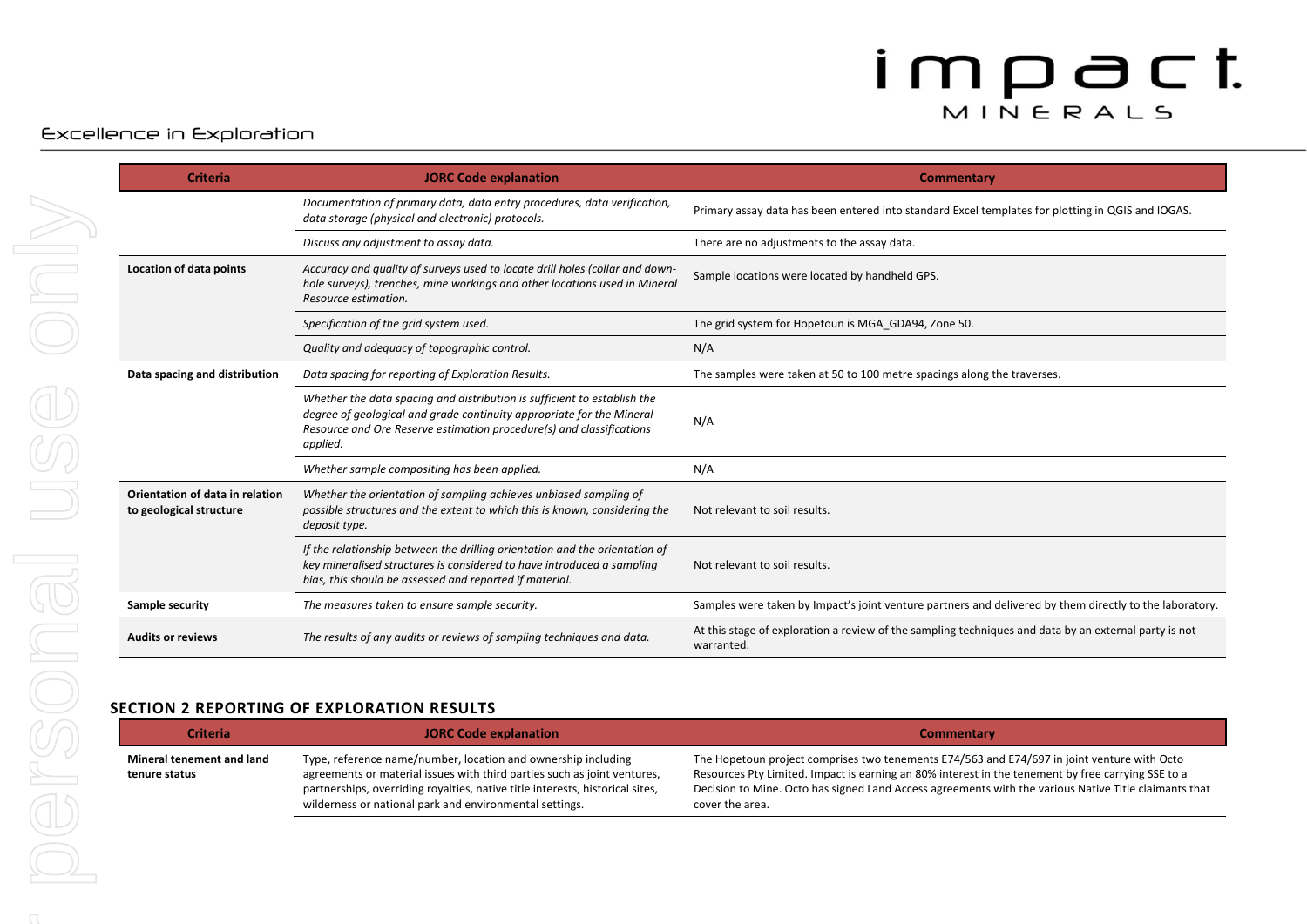### Excellence in Exploration

| <b>Criteria</b>                                                               | <b>JORC Code explanation</b>                                                                                                                                                                                                                                                                                                                                                                                                                                                          | Commentary                                                                                                                                                                                                          |
|-------------------------------------------------------------------------------|---------------------------------------------------------------------------------------------------------------------------------------------------------------------------------------------------------------------------------------------------------------------------------------------------------------------------------------------------------------------------------------------------------------------------------------------------------------------------------------|---------------------------------------------------------------------------------------------------------------------------------------------------------------------------------------------------------------------|
|                                                                               | The security of the tenure held at the time of reporting along with any<br>known impediments to obtaining a licence to operate in the area.                                                                                                                                                                                                                                                                                                                                           | The tenements are in good standing with no known impediments.                                                                                                                                                       |
| <b>Exploration done by other</b><br>parties                                   | Acknowledgment and appraisal of exploration by other parties.                                                                                                                                                                                                                                                                                                                                                                                                                         | There has been no significant previous work at this project.                                                                                                                                                        |
| Geology                                                                       | Deposit type, geological setting and style of mineralisation.                                                                                                                                                                                                                                                                                                                                                                                                                         | Nickel-copper-PGE sulphide mineralisation associated with mafic to ultramafic intrusions and gold-<br>copper in deformed and metamorphosed greenstone belts. LCT Pegmatites, REE and Rb granites and<br>pegmatites. |
| <b>Drill hole Information</b>                                                 | A summary of all information material to the understanding of the<br>exploration results including a tabulation of the following information for<br>all Material drill holes:<br>easting and northing of the drill hole collar<br>$\bullet$<br>elevation or RL (Reduced Level - elevation above sea level in N/A<br>$\bullet$<br>metres) of the drill hole collar<br>dip and azimuth of the hole<br>$\bullet$<br>down hole length and interception depth<br>hole length.<br>$\bullet$ |                                                                                                                                                                                                                     |
| Data aggregation methods                                                      | In reporting Exploration Results, weighting averaging techniques,<br>maximum and/or minimum grade truncations (e.g. cutting of high grades)<br>and cut-off grades are usually Material and should be stated.                                                                                                                                                                                                                                                                          | $N/A$ .                                                                                                                                                                                                             |
|                                                                               | Where aggregate intercepts incorporate short lengths of high-grade<br>results and longer lengths of low-grade results, the procedure used for<br>such aggregation should be stated and some typical examples of such<br>aggregations should be shown in detail.                                                                                                                                                                                                                       | N/A                                                                                                                                                                                                                 |
|                                                                               | The assumptions used for any reporting of metal equivalent values should<br>be clearly stated.                                                                                                                                                                                                                                                                                                                                                                                        | N/A                                                                                                                                                                                                                 |
| <b>Relationship between</b><br>mineralisation widths and<br>intercept lengths | These relationships are particularly important in the reporting of<br><b>Exploration Results.</b><br>If the geometry of the mineralisation with respect to the drill hole angle is<br>known, its nature should be reported.<br>If it is not known and only the down hole lengths are reported, there<br>should be a clear statement to this effect (e.g. 'down hole length, true<br>width not known').                                                                                | N/A                                                                                                                                                                                                                 |
| Diagrams                                                                      | Appropriate maps and sections (with scales) and tabulations of intercepts<br>should be included for any significant discovery being reported These<br>should include, but not be limited to a plan view of drill hole collar<br>locations and appropriate sectional views.                                                                                                                                                                                                            | Refer to Figures in body of text.                                                                                                                                                                                   |